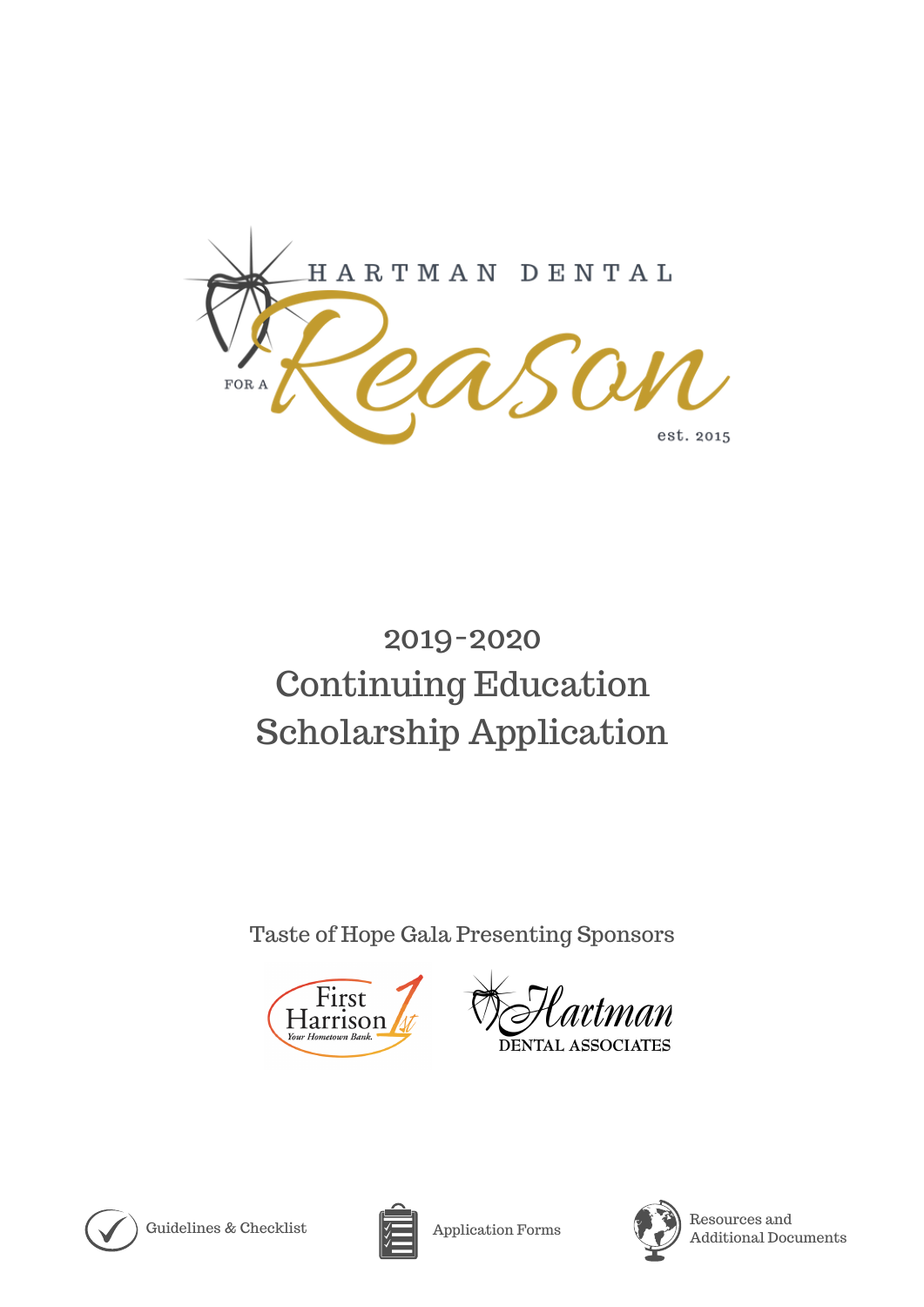

Taste of Hope Presenting Sponsors



A Word from our Team...

Dear Scholarship Applicant,

Congratulations on taking the plunge and applying for the 2019-2020 Hartman Dental for a Reason 501 (c)3 Scholarship. We understand that preparing for the future can be both difficult and a little scary. This scholarship opportunity has been created to ease potential financial hardship you may face during your journey to becoming a dental professional.

Before you begin completing the Hartman Dental for a Reason Scholarship Application, I wanted to share with you a little bit about our nonprofit organization, this scholarship, the Taste of Hope Gala, and our dental practice. Hartman Dental Associates, founded in 1994, continues to be led by our Chief Executive Officer Dr. Joseph Hartman, DDS. Despite Hartman Dental Associates small beginning, we now have thirteen team members, a new building and advanced technology. While we continue to grow, one aspect of our team never changes- a passion for giving back to our community.

In 2015, Dr. Hartman and his wife, Karen, wanted to greater impact their beloved community and created a 501 (c)(3) organization called, Hartman Dental for a Reason. Dr. Hartman- an avid runner- wanted the nonprofit to also involve the people of their community while making a difference. In September 2015, the first annual Hartman Dental 5K kicked-off and was a hit with more than 200 registered participants. The Hartman Dental 5K has since helped multiple nonprofit organizations including:

- Pat Harrison Cancer Resource Center at the Norton Cancer Institute
- Habitat for Humanity, Floyd and Clark Counties
- Brandon's House Counseling Center
- Scarlet's Hope
- Jan Loi Memorial Endowment Fund

After joining the team in May and experiencing my first Hartman Dental 5K, it was apparent that we needed a change. I proposed a new adventure and am proud to have you as one of our first applicants. On January 29, 2020, Hartman Dental for a Reason will be hosting our first annual Taste of Hope Charity Gala and will benefit students pursuing dental careers. The event will be a black tie optional evening reception at The Grand in Downtown New Albany and will feature Kentuckiana's best local chefs, live entertainment and keynote speakers- all of which are celebrating the future of dentistry.

Thank you for your dedication to the dental industry; your efforts will change the lives of others and I hope that we have the opportunity to support you in this journey. Our team at Hartman Dental Associates and Hartman Dental for a Reason wish you the best of luck during the application process. Please do not hesitate to reach out to me with questions or concerns.

Respectfully,

Emily Kunkel Director of Marketing & Communications Hartman Dental for a Reason 501(c)(3) & Hartman Dental Associates

Office Line: (812) 948.6684 | Email: Marketing@Hartmandental.com | www.HartmanforaReason.com

Please submit applications via mail or in person to: Attn: Emily Kunkel, Hartman Dental for a Reason 2536 Charlestown Road New Albany, Indiana 47150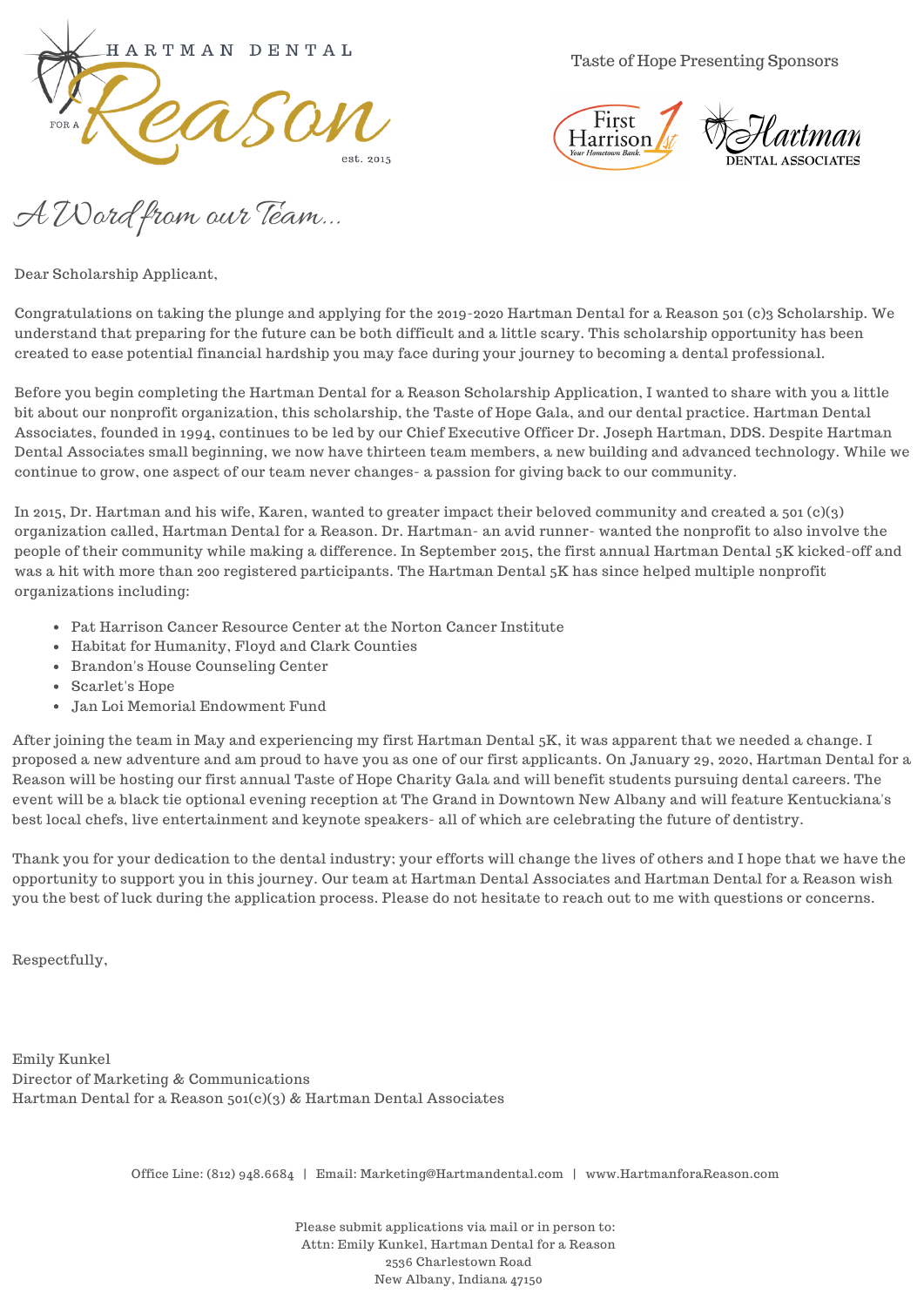

Applications are DUE: December 1, 2019 Please submit applications via mail or in person to: Hartman Dental for a Reason Attn: Emily Kunkel 2536 Charlestown Road New Albany, Indiana 47150

# Eligibility Requirements:

- Must be a United States citizen at the time of application.
- Must currently attend or be accepted to a dental program at an accredited college or institution.
- Must have a minimum GPA of 2.0 on a 4.0 scale.
- If recently admitted into a program, please include a copy of your admissions letter.
- Must be in good standing with one or more of the following: high school (for recent graduates), dental program, and/or college/institution.

#### Submission Requirements:

- Complete the application form.
- Attach unofficial transcript from your high school or college/institution.
- Statement of Purpose (Example included within packet).
- (2) Professional Letters of Recommendation ( note- must be from non-family members/ friends).

# Uses of Scholarship Funds:

- Tuition, books, fees (excluding room and board or general living expenses) for continuing education programs.
- Textbooks or preparation materials for certifications (i.e. Radiology Certification).  $\bullet$
- Certification exam fees.
- Dental career related expenses (i.e. uniforms, protective gear, etc.).
- Required training or workshop.

# Additional information:

- This is a non-renewable scholarship.
- Monetary funds will be paid directly towards the institution or as a reimbursement with the appropriate paperwork (i.e. proof of purchase, receipts, etc.).
- Scholarships are awarded annually. Recipients will be notified by January 1, of their award and next steps. Students will be required to attend the Taste of Hope Gala on January 29, 2019 to receive recognition for their achievement.

# Application Checklist:

- Completed application form
- Completed Statement of Purpose
- (2) Professional Letters of Recommendation
- Unofficial transcript from your high school



Unofficial transcript from college/institution OR admissions letter if recently admitted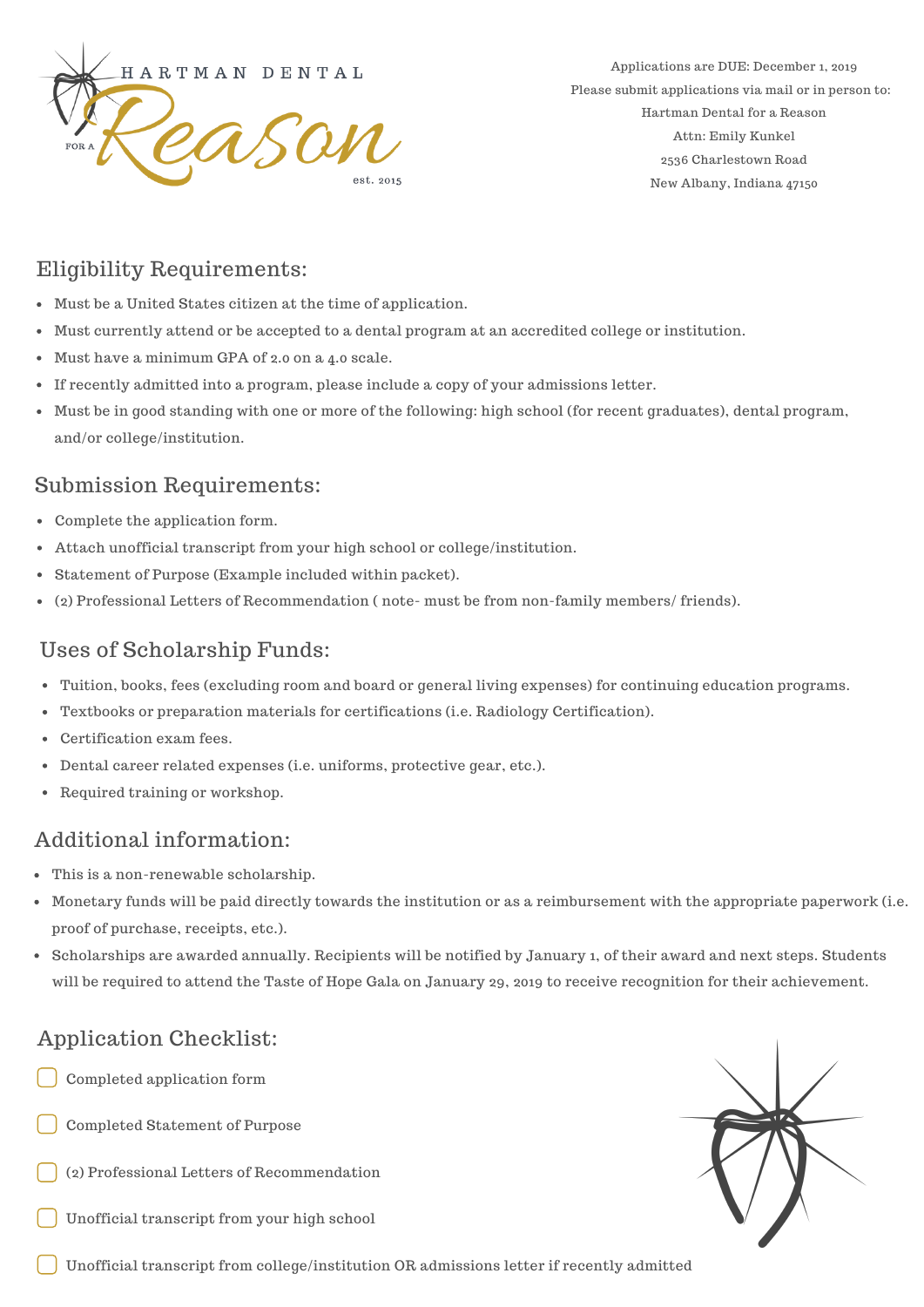

# Application form

Please send completed application form and all documentation listed under the "Application Checklist" section on page 3. Applications submitted without required documentation will be disqualified.

For questions or concerns, please contact: Emily Kunkel at Marketing@hartmandental.com

#### Part I. Applicant Information

#### Applications are due by: December 1, 2019

| Name (Last, First, Middle Initial)                                                                                                      |                           | Date of Birth                               |  |  |
|-----------------------------------------------------------------------------------------------------------------------------------------|---------------------------|---------------------------------------------|--|--|
| <b>Street Address</b>                                                                                                                   |                           | City, State, Zip Code                       |  |  |
| Student phone number and type (mobile, home, etc.)                                                                                      |                           | Student's email address                     |  |  |
|                                                                                                                                         |                           |                                             |  |  |
| Names of legal parents/guardians (please list all)                                                                                      |                           |                                             |  |  |
| Do you know or are you related to anyone at Hartman Dental for a Reason, Hartman Dental Associates, or its' affiliates?                 |                           |                                             |  |  |
| If so, please indicate who and the relationship:                                                                                        |                           |                                             |  |  |
| Have you been accepted into an accredited dental program?<br>If you do not meet this criteria, you are ineligible for this scholarship. | Yes, I have been accepted | No, I have not been accepted into a program |  |  |

#### Part II. Applicant's Educational Information

| Name of College/Institution     |                   | Current Cumulative GPA (if not applicable, write n/a)<br>(attach documentation) |
|---------------------------------|-------------------|---------------------------------------------------------------------------------|
| <b>Institution Address</b>      |                   | City, State, Zip Code                                                           |
| <b>Expected Graduation Date</b> | Degree or Program |                                                                                 |
| Name of High School             |                   | <b>Cumulative GPA</b><br>(attach documentation)                                 |
| School Address                  |                   | City, State, Zip Code                                                           |
| Graduation Date                 |                   |                                                                                 |

#### Part III. Applicant's Extra-Curricular and Community Activities

List any extra-curricular or community activities you are involved in: (Ex. Awards, Sorority, Clubs, Volunteer etc.) Please use additional pages, if necessary.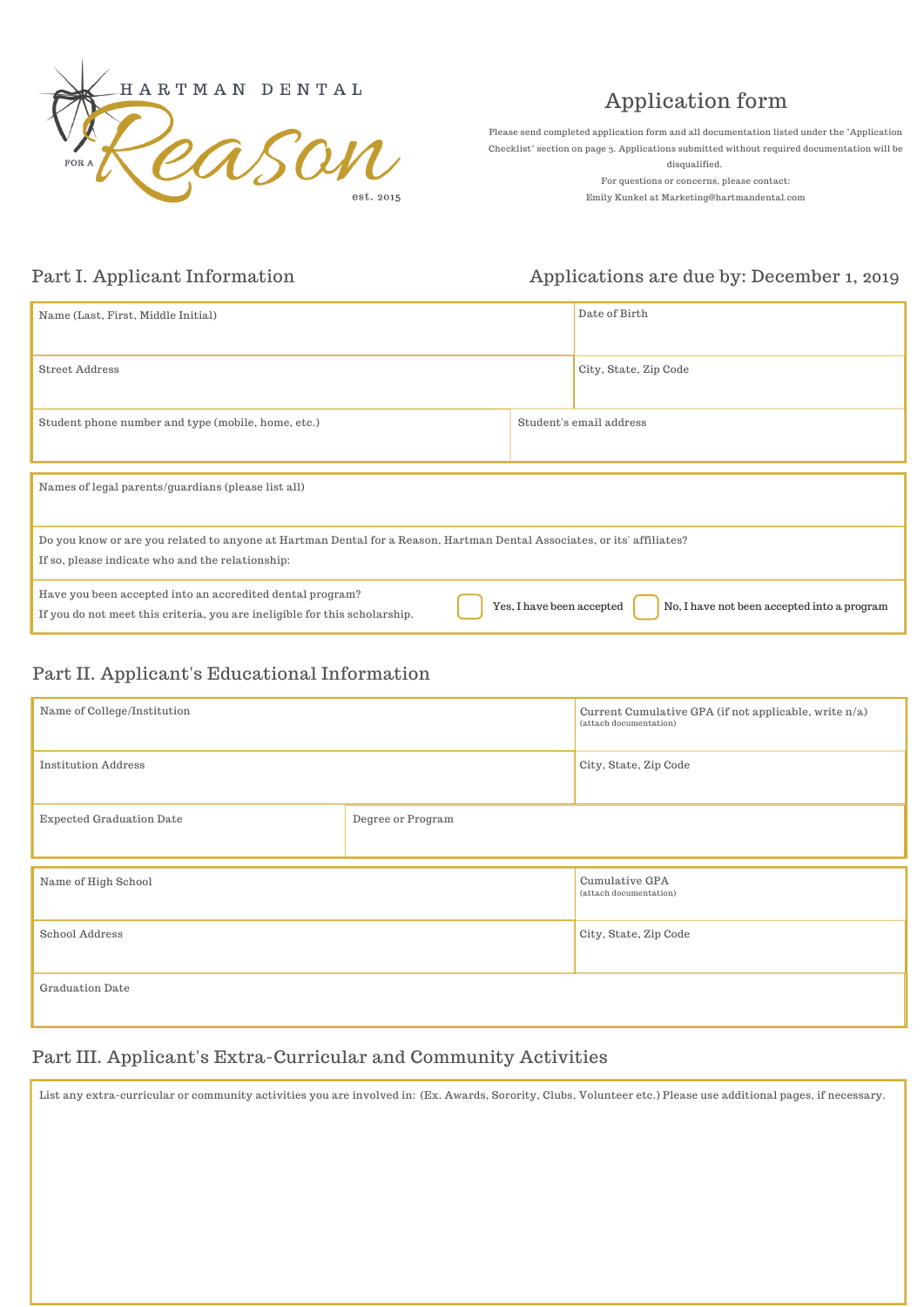

# Statement of Purpose Requirements & Formatting

# Statement of Purpose Information and Formatting Requirements

- You do not need to include your name on your Statement of Purpose as it will be submitted with your completed application.
- Documents with excessive errors are subject to disqualification.
- Documents must be typed, Times New Roman, 12 pt. font with 1" margins on all sides and double spaced.
- Document must not exceed TWO (2) pages.

### What is a Statement of Purpose?

A Statement of Purpose is a written document, often submitted during the application process for scholarships or college admissions. These documents are used to evaluate a student's reasoning for their career/college choice and to allow the selection committee the opportunity to see the student's personality. Within the Statement of Purpose, you will share with our Board of Directors more information about you, your interests, future goals and aspirations, why you aspire to fulfill these goals and future plans within your chosen career field. Often, a Statement of Purpose and student personality may carry greater significance than a GPA or extra-curricular involvement.

#### Questions for Students

Your Statement of Purpose document should answer the questions below. Be aware, you do not have to follow this format and can arrange your Statement of Purpose any way you choose; however, please be sure the document is grammatically correct and illustrates your personality, dental journey, and hope for the future. Below is an example outline for your submission:

- Paragraph 1: Who are you and what do you want to do? Introduce yourself to our team and share your current education/career goals or objectives
- Paragraph 2: Why have you chosen the field of dentistry? What caught your attention? Share with us how you chose this career field and what you hope to accomplish throughout your time in your dental program.
- Paragraph 3: Why should you receive a scholarship from Hartman Dental for a Reason and be recognized at our First Annual Taste of Hope Gala? How would this scholarship assist in your future of dentistry? How would this scholarship be used? Share with our Board of Directors the reasoning for applying for this scholarship, why you should receive the funding, and how this scholarship would be beneficial to your education/future.
- Paragraph 4: What do you hope to achieve in the future? Are you planning to pursue further dental education? Work in a specific practice or dental specialty? Outline and discuss your goals within the field of dentistry and create a plan of action to fulfill your aspirations.

Please submit the completed application form and all documentation listed under the "Application checklist" section on page 3. Applications submitted without all required documents will not be viewed by the Board of Directors. For questions or concerns please contact: Emily Kunkel at Marketing@hartmandental.com